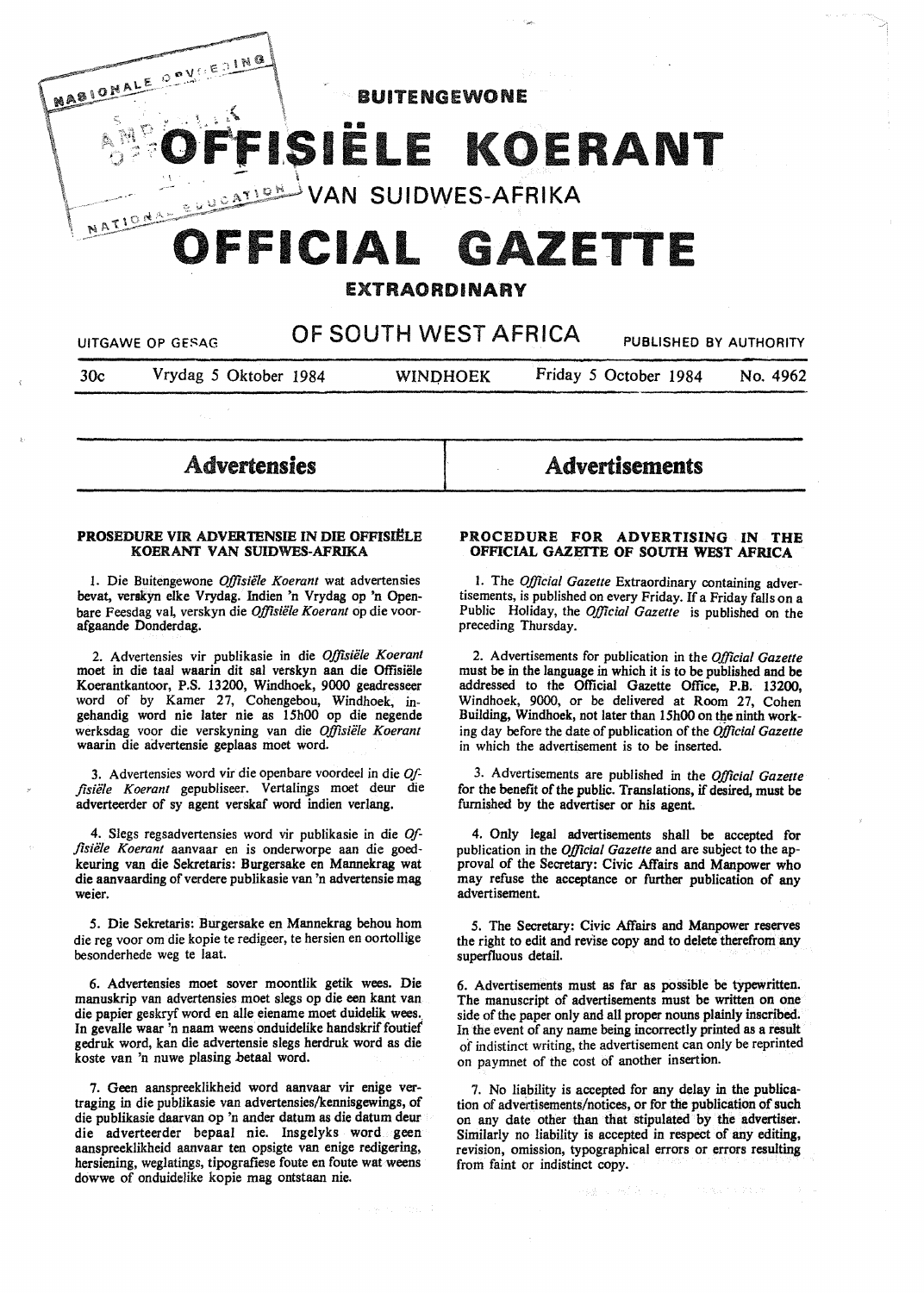8. Die adverteerder word aanspreeklik gehou vir enige skadevergoeding en koste wat voortvloei uit enige aksie wat weens die publikasie hetsy met of sonder enige weglating, foute, onduidelikhede of in watter vorm ookal, van 'n ken-

9. Die jaarlikse intekengeld op die *Offisiele Koerant* is R20,00 posvry in hierdie gebied en die Republiek van Suid-Afrika, verkrygbaar by Swapers Beperk, Posbus 56, Windhoek, 9000. Oorsese intekenaars moet posgeld vooruitbetaal. Enke! eksemplare van die *Offisie1e Koerant* is verkrygbaar van Swapers Beperk, Posbus 56, Windhoek, 9000 teen die prys soos gedruk op eksemplaar. Eksemplare word vir slegs twee jaar in voorraad gehou.

nisgewing teen die Administrateur-generaal ingestel word.

10. Die koste vir die plasing van kennisgewings is soos volg en is betaalbaar by wyse van tjeks, wissels, pos- of geldorders:

# LYS VAN V ASTE T ARIEWE

| <b>GESTANDAARDISEERDE</b>                                                                                                                                                                                        | Tarief per   |
|------------------------------------------------------------------------------------------------------------------------------------------------------------------------------------------------------------------|--------------|
| <b>KENNISGEWINGS</b>                                                                                                                                                                                             | plasing<br>R |
|                                                                                                                                                                                                                  | 3,25         |
| Aktes: Verlore dokumente                                                                                                                                                                                         | 6.00         |
| Besigheidskennisgewings<br>Boedelwettekennisgewings: Vorms J. 187, 193                                                                                                                                           | 5,00         |
| 197, 295, 297, 517 en 519 $\ldots$                                                                                                                                                                               | 2,00         |
| Derdepartyassuransie-eise om skadevergoeding<br>Insolvensiewet- en maatskappywettekennisge-                                                                                                                      | 2,50         |
| wings: J. 28, J. 29. Vorms 1 tot 9                                                                                                                                                                               | 4,00         |
| L.W. - Vorms 2 en 6 - bykomstige verkla-<br>rings volgens woordetaltabel, toegevoeg tot die<br>basiese tarief.                                                                                                   |              |
| Naamsverandering (vier plasings)<br>Naturalisasiekennisgewings (insluitende 'n her-                                                                                                                              | 25,00        |
| druk vir die adverteerder)<br>Onopgeëiste geld — slegs in die Buitengewone<br>Offisiële Koerantsluitingsdatum 15 Januarie (per                                                                                   | 2,00         |
| inskrywing van "naam, adres en bedrag")                                                                                                                                                                          | 0,80         |
| Slagterskennisgewings                                                                                                                                                                                            | 5.00         |
| Slumopruimingshofkennisgewings, per perseel                                                                                                                                                                      | 4,00         |
| Verlore lewensversekeringspolisse                                                                                                                                                                                | 2.00         |
| NIE-GESTANDAARDISEERDE KENNISGEWINGS                                                                                                                                                                             |              |
| Maatskappykennisgewings:                                                                                                                                                                                         |              |
| Kort kennisgewings: Vergaderings, besluite, aan-<br>bod van skikking, omskepping van maatskappye,<br>vrywillige likwidasies, ens.: sluiting van lederegis-<br>ters vir oordragte en/of verklarings van dividende | 11,00        |
| Dranklisensiekennisgewings (in Buitengewone Of-<br>fisiële Koerante, t.w. Junie/TVl.; November/Kaap;<br>Januarie/OVS; April/Natal) per tweetalige                                                                |              |
| aansoek                                                                                                                                                                                                          | 7,00         |
| Verklaring van dividende met profytstate, notas<br>ingesluit                                                                                                                                                     | 25,00        |
| Lang kennisgewings: Oordragte, veranderings met<br>betrekking tot aandele of kapitaal, aflossings, be-<br>sluite, vrywillige likwidasies                                                                         | 37,00        |
| Handelsmerke in Suidwes-Afrika                                                                                                                                                                                   | 11,00        |
| Likwidateurs en ander aangesteldes se kennisge-<br>$wings$                                                                                                                                                       | 7.00         |

8. The advertiser will be held liable for all compensation and costs arising from any action which may be instituted against the Administrator-General as a result of the publication of a notice with or without any omission, errors, lack of clarity or in any form whatsoever.

9. The subscription for the *Official Gazette* is R20,00 per annum, post free in this territory and the Republic of South Africa, obtainable from Swapers Limited, P.O. Box 56, WINDHOEK, 9000. Postage must be prepaid by overseas subscriber. Single copies of the *Official Gazette* are obtainable from Swapers Limited, P.O. Box 56, Windhoek, 9000, at the price as printed on copy. Copies are kept in stock for two years only.

l O. The charge for the insertion of notices is as follows and is payable in the form of cheques, bills, postal or money orders:

#### LIST OF FIXED TARIFF RATES

| STANDARDISED NOTICES                                                                                                                                                                                       | Rate per<br>insertion<br>R |
|------------------------------------------------------------------------------------------------------------------------------------------------------------------------------------------------------------|----------------------------|
| Transfer of business                                                                                                                                                                                       | 3.25                       |
| Deeds: Lost documents                                                                                                                                                                                      | 6.00                       |
| Business notices                                                                                                                                                                                           | 5,00                       |
| Administration of Estates Acts Notices: Forms                                                                                                                                                              |                            |
| J. 187, 193, 197, 295, 297, 517 and 519                                                                                                                                                                    | 2.00                       |
| Third party insurance claims for compensation<br>Insolvency Act and Company Acts Notices: J. 28,                                                                                                           | 2,50                       |
|                                                                                                                                                                                                            | 4,00                       |
| $N.B.$ - Forms 2 and 6 - additional statements<br>according to word count table, added to the<br>basic tariff.                                                                                             |                            |
| Change of name (four insertions) $\dots\dots\dots$<br>Naturalisation notices (including a reprint for the                                                                                                  | 25,00                      |
| advertiser)                                                                                                                                                                                                | 2,00                       |
| Unclaimed moneys — only in the <i>Official</i><br>Gazette Extraordinary, closing date 15 January                                                                                                           |                            |
| (per entry of "name, address and amount")                                                                                                                                                                  | 0,80                       |
| Butchers' notices                                                                                                                                                                                          | 5,00                       |
| Slum Clearance Court Notices, per premises                                                                                                                                                                 | 4,00                       |
| Lost life insurance policies $\dots \dots \dots \dots \dots$                                                                                                                                               | 2.00                       |
| NON-STANDARDISED NOTICES                                                                                                                                                                                   |                            |
| Company notices:                                                                                                                                                                                           | R                          |
| Short notices: Meetings, resolutions, offer of com-<br>promise, conversion of companies, voluntary win-<br>dings-up, etc.: closing of members' registers for<br>transfers and/or declarations of dividends | 11,00                      |
| Liquor Licence Notices (in Gazettes, Extraor-                                                                                                                                                              |                            |
| viz. June/Tvl.; November/Cape; January/O.F.S.;                                                                                                                                                             |                            |
| April/Natal), per bilingual application<br>.                                                                                                                                                               | 7.00                       |
| Declaration of dividends with profit statements,<br>including notes                                                                                                                                        | 25,00                      |
|                                                                                                                                                                                                            |                            |
| Long notices: Transfers, changes in respect of<br>shares or capital, redemptions, resolutions, volun-                                                                                                      |                            |
| tary liquidations                                                                                                                                                                                          | 37,00                      |
| Trade marks in South West Africa                                                                                                                                                                           | 11,00                      |
| Liquidators' and other appointees' notices                                                                                                                                                                 | 7,00                       |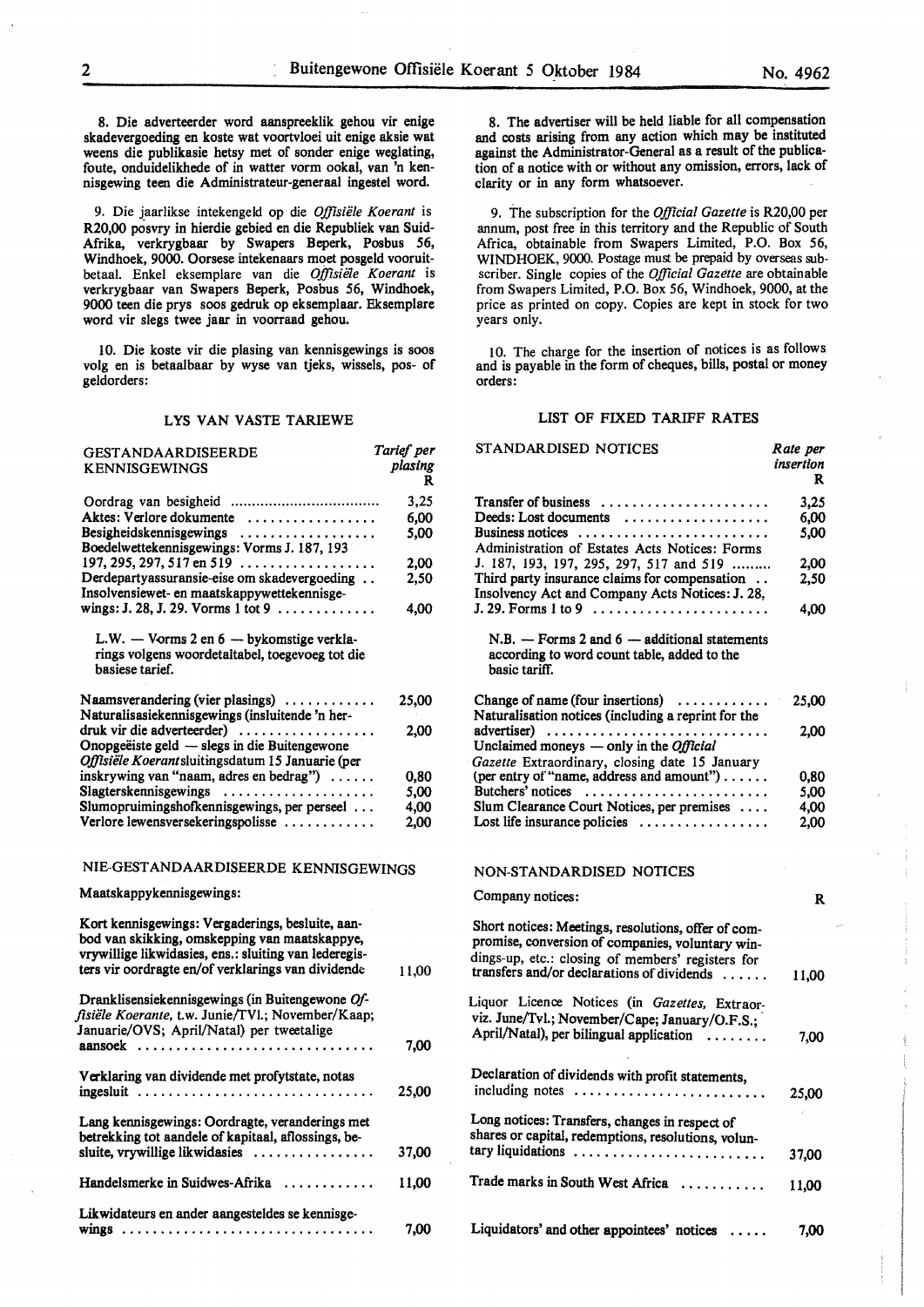# GEREGTELIKE EN ANDER OPENBARE VERKOPE:

| Geregtelike verkope<br>Openbare veilings, verkope en tenders:           | 18.00 |
|-------------------------------------------------------------------------|-------|
| Tot 75 woorde $\ldots \ldots \ldots \ldots \ldots \ldots \ldots \ldots$ | 6.00  |
| $76$ tot 250 woorde $\ldots \ldots \ldots \ldots \ldots \ldots$         | 15.00 |
|                                                                         | 23.00 |

## ORDERS VAN DIE HOF:

| Voorlopige en finale likwidasies                          |       |
|-----------------------------------------------------------|-------|
| of sekwestrasie                                           | 14.00 |
| Vermindering of veranderings in kapitaal-                 |       |
| samesmeltings, aanbod van skikking                        | 37,00 |
| Geregtelike besture, kurator bonis en soortgelyke         |       |
| en uitgebreide bevel nisi                                 | 37,00 |
| Verlenging van keerdatum                                  | 4.00  |
| Tersydestellings en afwysings van petisies (J. 158)  4,00 |       |

11. Die koste vir die plasing van advertensies, behalwe die kennisgewings wat in paragraaf 10 genoem word, is teen die tarief van 56c per sm dubbelkolom. (Gedeeltes van 'n sm moet as voile sm bereken word).

12. Geen advertensie word geplaas tensy die koste nie vooruitbetaal is nie. Tjeks, wissels, pos- en geldorders moet aan die Sekretaris,: Burgersake en Mannekrag betaalbaar gemaak word.

### **Vorm/Form J 187 LIKWIDASIE- EN DISTRIBUSIEREKENING IN**

# **BESTORWE BOEDELS WAT TER INSAE LE**

Ingevolge artikel 35(5) van Wet 66 van 1965, word hierby kennis gegee dat duplikate van die likwidasie- en distribusierekenings (eerste en finale, *tensy anders vermeld)* m die boedels hieronder vermeld, in die kantore van die Meester en Landdroste soos vermeld en gedurende 'n tydperk van 21 dae (of korter of !anger *indien spesiaal vermeld)* vanaf gemelde datums of vanaf datum van publikasie hiervan, as dit later is, ter insae lê van alle persone wat daarby belang het.

Indien binne genoemde tydperk geen besware daarteen by die betrokke Meester ingedien word nie, gaan die eksekuteurs oor tot die uitbctalings ingevolge gemelde rekenings.

390/1983 SMIT Carel Nicolas 171013 5019 00 I Woonstel nr 60. De Beers Woonstelle. Windhoek Verbeterde Eerste en Voorlopigc Windhoek JOG Maritz p/a Stern & Barnard Posbus 452 Windhoek 9000.

478/83 SIMON Jacque Otto 220913 5005 002 Sector 40 HK Kransberg Base Windhoek D O'N. Mathews PO Box 82 Windhoek.

I 23/84 PULSACK (born Nissen-Lass) Dagmar Anna Remina Sophie 890606 0001 00 *5* 41 Carl List House, P.O. Box 1196 9000 Windhoek Windhoek Windhoek J.C. Kuehirt PO Box 1196 Windhoek 9000.

261/84 SCHOOMBEE Willem Johannes 3005055051003 Lazarett Straat 57 Windhoek Dirkie Alexander Schoombee 2707300100033 Eerste & Finale Windhoek Windhoek Barclays Nasionale Bank Bpk Posbus 1014, Kimberley.

215/84 LA COCK Jacobus Wilhelmus 360611 5007 008 Potgieterstraat 16, Pionierspark, Windhoek Hester Minsina (Minsiena) Regina Catharina la Cock (gebore van der Merwe) 380112 0012 00 8 Eerste & Finale Windhoek Barclays Nasionale Bank Bpk Posbus IO 14 Kimberley.

# SALES IN EXECUTION AND OTHER PUBLIC SALES:

| Sales in execution<br>Public auctions, sales and tenders:                                     | 18.00           |
|-----------------------------------------------------------------------------------------------|-----------------|
| Up to 75 words $\ldots \ldots \ldots \ldots \ldots \ldots \ldots \ldots$<br>$76$ to 250 words | - 6.00<br>15.00 |
|                                                                                               |                 |

# ORDERS OF THE COURT:

| Provisional and final liquidations or seque-            |       |
|---------------------------------------------------------|-------|
| strations                                               | 14.00 |
| Reduction or change in capital mergers, offer of        |       |
| compromise                                              | 37.00 |
| Judicial managements, curator bonis and similar         |       |
| and extensive rule nisi                                 | 37.00 |
| Extension of return date                                | 4.00  |
| Supersession and discharge of petitions (J. 158).  4,00 |       |

11. The charge for the insertion of advertisements other than the notices mentioned in paragraph 10 is at the rate of 56c per cm double column. (Fractions of a cm must be calculated as a cm).

12. No advertisements shall be inserted unless the charge is prepaid, Cheques, drafts, postal or money orders must be made payable to the Secretary: Civic Affairs and Manpower.

# **LIQUIDATION AND DISTRIBUTION ACCOUNTS IN DECEASED ESTATES LYING FOR INSPECTION**

In terms of section 35(5) of Act 66 of 1965, notice is hereby given that copies of the liquidation and distribution accounts (first and final, *unless otherwise stated)* in the estates specified below will be open for the inspection of all persons interested therein for a period of 21 days (or shorter or longer if *specially stated)* from the date specified or from the date of publication hereof, whichever may be the later, and at the offices of the Master and Magistrates as stated.

Should no objection thereto be lodged with the Master concerned during the specified period, the executors will proceed to make payments in accordance with the accounts.

312/84 HAMUTENYA Hironimus ook bekend as Hieronimus 83890616SP 202 Bataljon. Mashare, Rundu Rundu Windhoek.

311/84 ARICO Arico 62912981SWG 201 Bataljon, Omega. Rundu Windhoek Arthur Schiebler Posbus 249 Windhoek 9000.

329/84 COCKLIN Charles Cornelius 140927 5019 000 Evereststraat 8, Eros. Johanna Marthina Catharina Cocklin 170512 OJOO 050 Windhoek Nictus Eksekuteurskamer (Edms) Beperk Posbus 2126, Clareinch 7740.

75/84 LIEBENBERG Maria Fransina Petronella 391129 0013 00 7 E36-8Th Avenue, Oranjemund David Henry Liebenberg 390214 5035 006 Luderitz Windhoek Barclays National Bank Limited, Cape Town Trustee Branch, P.O. Box 512 Cape Town.

443/83 LANGE Franz 280929 0100 020 Otjiwarongo, South West Africa Otjiwarongo Windhoek Barclays National Bank Limited (Registered Commercial Bank) Cape Town Trustee Branch PO Box 512 Cape Town 8000.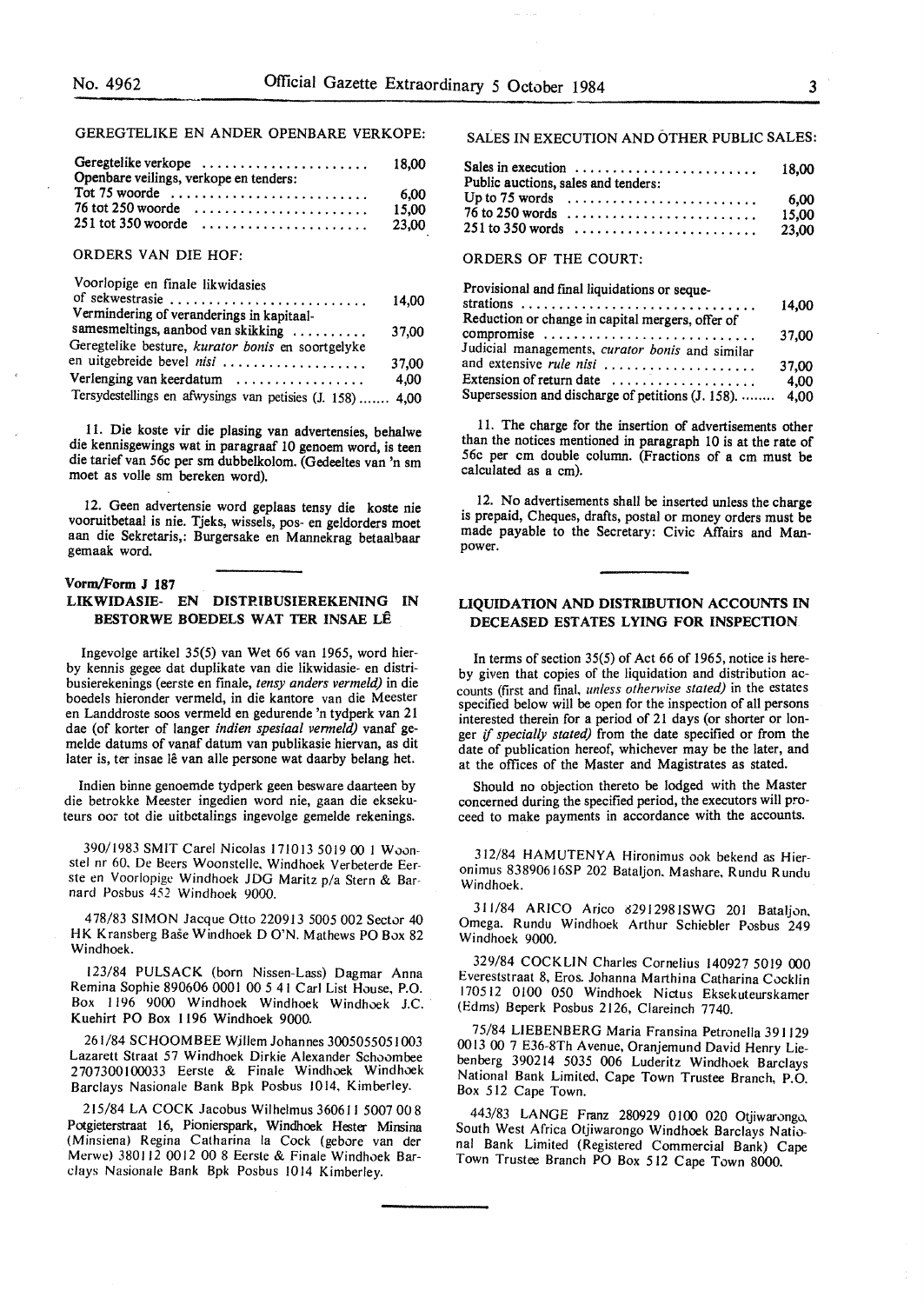### **Vorm/Form J 193**

## **KENNISGEWING AAN KREDITEURE IN BESTOR-WE BOEDELS**

Aile persone wat vorderinge het teen die boedels hieronder vermeld, word hierby versoek om hul vorderinge by die betrokke eksekuteurs en binne 'n tydperk van 30 dae (of andersins soos aangedui) gereken vanaf die datum van publikasie hiervan in te lewer. Die inligting word verstrek in die volgorde: Boedelnommer, familienaam en voomame, geboortedatum, persoonsnommer, Jaaste datum, familienaam, geboortedatum en persoonsnommer; naam en adres van eksekuteurs of gemagtigde agent, tydperk toegelaat vir lewering van vorderings *indien anders as 30 dae.* 

188/84 STEIN Emil 21 Januarie 1913 Berseba 12 Junie 1984 Windhoek Anna M Lentin Botma & van den Heever Posbus 38 Keetmanshoop.

412/84 Windhoek BIEWENGA Jacobus 26-5-1904 040526 5004 003 Gobabis 13-9-1984 Alida Biewenga 260515 0004 004 F.M. Oehl Trust Posbus 2126, Clareinch 7740.

300/84 VON GOLDAMMER Eike-Benno 14 April 1946 640414 5021 00 7 Poskantoorwoonstelle Windhoek 17 Junie 1984 Swanepoel & Kinghorn Posbus 1455 Swakopmund.

355/84 Windhoek HITZEROTH Albert Hermann 22 Mei 1918 180522 5004 002 Caprivistraat 14, Windhoek 9 Julie 1984 Ingeborg Hildegard Hitzeroth 210716 0001 005 RH Meyeridricks, Bestuurder, Santamtrust Bpk Posbus 4333, Kaapstad Eksekuteur.

# **NOTICE TO CREDITORS** IN **DECEASED ESTATES**

All persons having claims against the estates mentioned below are hereby called upon to lodge their claims with the executors concerned, within 30 days (or otherwise as indicated) calculated from the date of publication hereof. The information is given in the following order: Estate number, surname and christian names, date of birth. identity number; last address, date of death; surviving spouse's names, surname date of birth and identity number; name and address of executor or authorised agent, period allowed for lodgement of *claims* if *other than 30 days.* 

354/84 Windhoek BOSCH Ignatius Petrus 2 Augustus 1931 310802 01 00089 Wattstraat 14 Windhoek-Noord l Junie 1984 Louisa Dolphina Bosch l 16/335259 RH Meyeridricks, Bestuurder, Santamtrust Bpk Posbus 4333, Kaapstad (Eksekuteur).

386/84 Windhoek BRITS (gebore Muller) Georgina 17/4/1947 47417 0006 00 4 Posbus 119, Grootfontein 21/8/1984 Pieter Marthinus Brits 22/5/1944 4405 2250 0600 3 Barclays Nasionale Bank, Posbus 1014, Kimberley.

388/84 Windhoek **RITZDORF** Ottcara Armgard Hedwig 4/7/1936 360704 0014 002 Farm Dabib No. 60 District Otavi P.O. Box 9 Otavi 9000 28/6/1984 Theodor Johannes Ritzdorf c/o Engling, Stritter & Partners P.O. Box 43 Windhoek 9000.

264/83 Kaapstad CLOETE Gert 18 Augustus 1938 380 818 01 00186 Plaas Excelsior Karasburg 23 Junie 1983 Anna Wilhelmina Susanna Cloete Onbekend Barclays Nasionale Bank Beperk Kaapstad Trusteetak Posbus 512 Kaapstad.

## **Vorm/Form 519**

# **LIKWIDASIE EN DISTRIBUSIEREKENING IN BE-STORWE BOEDEL WAT TER INSAE LÊ**

Ingevolge artikel 35(5) van Wet 66 van 1964 word hierby kennis gegee dat die likwidasie- en distribusierekening in die Boedel in die Bylae vermeld in die kantore van die Meester van die Hooggeregshof en Landdros soos vermeld vir 'n tydperk van 21 dae vanaf die datum van publikasie hiervan (of andersins soos aangedui) ter insae sal lê vir alle persone wat daarby belang het.

Indien geen besware daarteen by die Meester binne die gemelde tydperk ingedien word nie, sal die eksekuteur tot uitbetaling daarvolgens oorgaan.

297/84 WERNER Carla Ludwiga Elfriede 000824 0009 004 Okahandja First and Final 21 days Windhoek Okahandja Standard Bank SWA Ltd. (Registered Commercial Bank) Trustee Branch P.O. Box 2164, Windhoek 9000.

207/84 KRATZ Erwin Karl 911012 5003 00 2 Luderitz First and Final Kratz Selma Martha Helena 2 I days Windhoek Luderitz Agent for Executrix Standard Bank SWA Ltd. (Registered Commercial Bank) Trustee Branch PO Box 2164, Windhoek 9000.

# **LIQUIDATION AND DISTRIBUTION ACCOUNT IN DECEASED ESTATE LYING FOR INSPECTION**

In terms of section 35(5) of Act 66 of 1965 notice is hereby given that the liquidation and distribution account in the Estate specified in the Schedule will be open for inspection of all persons interested therein for a period of 21 days from the date of publication hereof (or otherwise as indicated) at the offices of the Master of the Supreme Court and Magistrate, as stated.

Should no objection thereto be lodged with the Master during the specified period, the Executor wiil proceed to make payment in accordancz iherewith.

367/84 MOSTERT Willem Christoffel 270718 5017 009 Otjiwarongo Amended First and Final Mostert Maria Johanna 21 days Windhoek Otjiwarongo Standard Bank SWA Ltd (Registered Commercial Bank) Trustee Branch P.O. Box 2164, Windhoek 9000.

275/84 STOESSEL Erwin Hugo 4 70308 5013 00 6 Plaas 'Toeloop" Distrik Mariental Eerste en Finale 5/l0/84 Windhoek Mariental Standard Bank SWA Ltd (Registered Commercial Bank) Trustee Branch PO Box 2164 Windhoek 9000.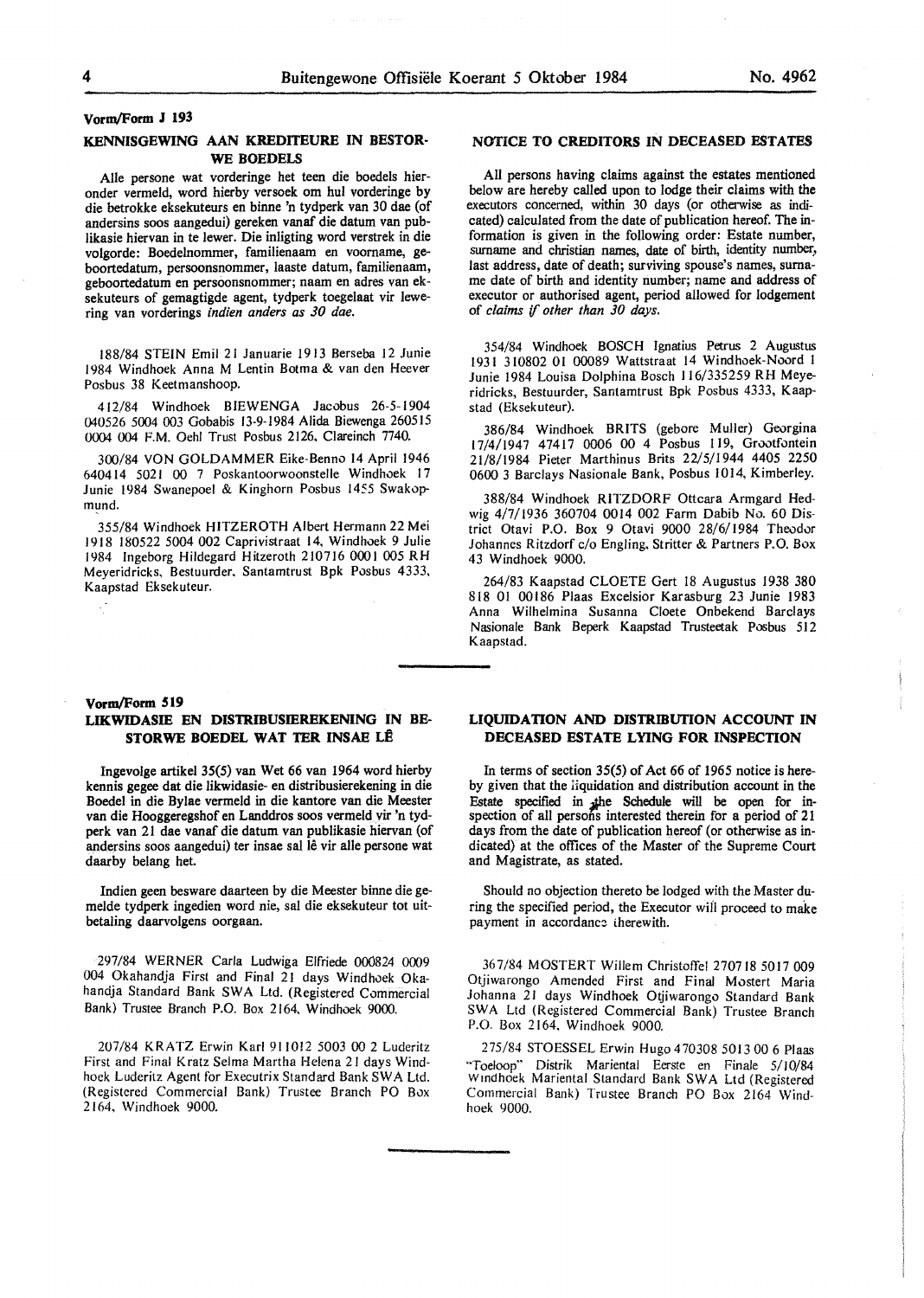## vorm/Form **J 28**

# **BOEDELS OF MAATSKAPPYE WAT VOORLOPIG GESEKWESTREER OF GELIKWIDEER IS**

Ingevolge artikel 17(4) van die Insolvensiewet, 1936, en artikel 356(1) van die Maatskappywet, 1973, word hierby deur die Meester van die Hooggeregshof kennis gegee dat die boedels of maatslappye hieronder vermeld voorlopig op las van genoemde Hof gesekwestreer of gelikwideer is.

# **ESTATES OR COMPANIES SEQUESTRATED· OR WOUND UP PROVISIONALLY**

Pursuant to section 17(4) of the Insolvency Act, 1936, and section 356(1) of the Companies Act, 1973, notice is hereby given by the Master of the Supreme Court that the estates or companies mentioned below have been sequestrated or wound up provisionally by order of the said Court.

W23/84 Entertainment Enterprises (Pty) Ltd Gobabisweg 106 Windhoek 9000 21 September 1984 Hooggeregshof van Suidwes-Afrika Romeo Ferre Meester van die Hooggeregshof P.Sak Xl3190 Windhoek.

#### **Vorm/Form 517**

## **KENNISGEWING AAN KREDITEURE IN BESTOR-WE BOEDELS**

Aile persone wat vorderinge het teen die boedels in die bylae vermeld, word versoek om sodanige vorderings binne 'n tydperk van 30 dae (of andersins soos aangedui) vanaf die datum van publikasie hiervan by die betrokke eksekuteurs in te lewer.

387/84 GELHAR Marius 05-07-1964 640705 5020 00 3 Otavi/Kombat 18-08-1984 30 days Windhoek SWA Standard Bank SWA Bpk (Geregistreerde Handelsbank) Trustee Tak Posbus 2164, Windhoek 9000.

MULLER Christoffel Andreas 4-9-1933 330904 5012 00 4 Keetmanshoop 27-8-1984 30 days Windhook SWA Standard Bank **SW A** Ltd. (Registered Commercial Bank) Trustee Branch PO Box 2164, Windhoek 9000.

### KENNISGEWING VAN OORDRAG VAN BESIGHEID

GELIEWE KENNIS TE NEEM dat aansoek gedoen sal word na 14 dae vanaf datum van publikasie hiervan by die Handelslisensiehof gehou te WINDHOEK vir die oordrag van 'n Algemene Handelaar en Motor Garage Iisensies gehou deur JL VAN BREDA as genomineerde van WINDHOEK PANEELKLOPPERS (EDMS) BEPERK wie handel dryf onder die naam WINDHOEK PANEEL-KLOPPERS te Erf Nr 2329, Kruppstraat, Windhoek aan JURGEN KÖGL as benoemde vir 'n Maatskappy wat geregistreer staan onder die naam WINDHOEK PANEEL-K LOPPERS (EDMS) BEPERK wie handel dryf onder die naam WINDHOEK PANEELKLOPPERS te dieselfde persele. Hierdie publikasie sal ook dien as kennisgewing in terme van Reel 34 van die Insolvensiewet van 1936.

> PF KOEP & CO AF VAN ZIJL l ste Vloer, Acme Corner Kasinostraat, Posbus 3516 WINDHOEK

## **NOTICE TO CREDITORS IN DECEASED ESTATES**

All persons having claims against the estates specified in the schedule, are called upon to lodge their claims with the executors concerned within a period of 30 days (or otherwise as indicated) from the date of publication hereof.

404/84 DEVENISH Rene I December 1963 631201 0004 **00** 3 Grootfontein *5* August 1984 30 Windhoek SWA Standard Bank SWA Bpk. (Geregistreerde Handelsbank) Trustee Tak Posbus 2164, Windhoek 9000.

396/84 SPANGENBERG Jacobus Marthinus Abraham I December 1896 961201 5007 001 Windhoek 25 August 1984 Standard Bank SWA Bpk (Geregistreerde Handelsbank) Trustee Tak Posbus 2164, Windhoek 900.

# NOTICE OF TRANSFER OF BUSINESS

BE PLEASED TO TAKE NOTICE that Application will be made after 14/Fourteen days after publication of this notice at the Licencing Court at WINDHOEK for the transfer of a Butcher licence held by MESSRS WERNER DRAYER & VOLKER DE MAN who trades under the name and style of KLEIN WINDHOEK SCHLACHTEREI on Erf 1316, Gobabis Road, Klein Windhoek to HESTER HELENA JOHANNA SHORT who will continue to carry on trading under the same name and on the same premises above referred to. This publication shall also serve as notice being given in terms of Section 34 of the Insolvency Act of 1936.

DATED at WINDHOEK on this 25th day of SEPTEMBER 1984.

> PF KOEP & CO Per: (Sgd.) AF VAN ZIJL ATTORNEYS FOR APPLICANT 1st Floor, Acme Corner Kasino Street, PO Box 3516 WINDHOEK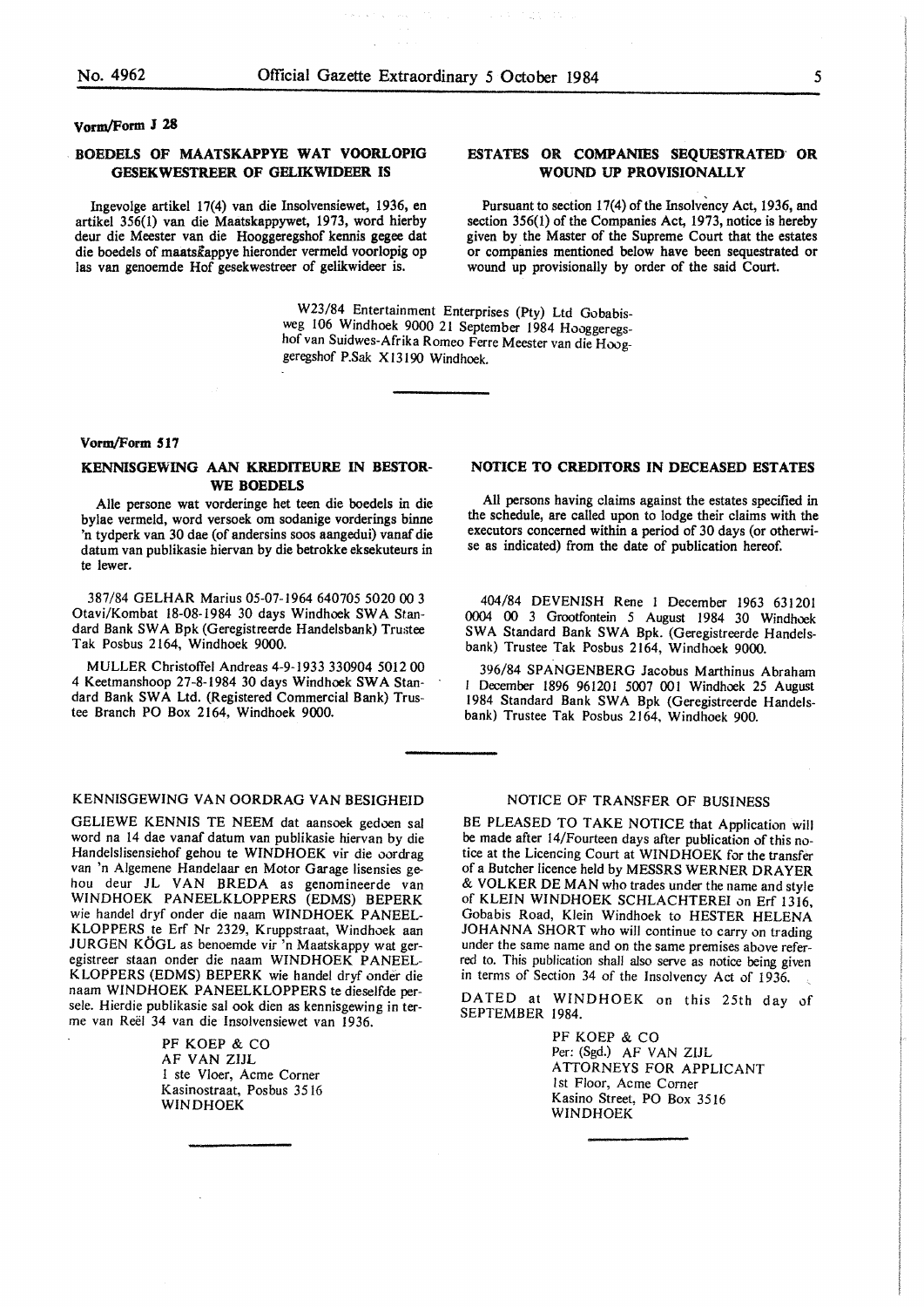#### METJE & ZIEGLER LIMITED STATEMENT OF PROFIT AND DIVIDEND ANNOUNCEMENT

The directors have pleasure in announcing that the audited group profits for the year ended June 30 1984 are as fol $i<sub>o</sub>$  iows  $-$ 

|                              | 30.6.1984              | 30.6.1983              |
|------------------------------|------------------------|------------------------|
| <b>NET INCOME BEFORE</b>     |                        |                        |
| <b>TAXATION</b>              | 2 520 657              | 2086478                |
| <b>TAXATION</b>              | 891 663                | 795 338                |
| ADJUSTMENT in respect of     | 1628994                | 1 29 1 1 4 0           |
| <b>OUTSIDE SHAREHOLDERS</b>  | 16846                  | 12 902                 |
| <b>NET INCOME</b>            | 1 612 148              | 1 278 238              |
| Preference dividends         | 11 000                 | 11 000                 |
| Profit attributable to       |                        |                        |
| ordinary shareholders        | R <sub>1</sub> 601 148 | R <sub>1</sub> 267 238 |
| <b>EARNINGS PER ORDINARY</b> |                        |                        |
| SHARE (CENTS)                | 46,2                   | 36,5                   |

## DECLARATION OF ORDINARY DIVIDEND NUMBER 46

Notice is hereby given that a dividend of 9 cents per share has been declared by the directors on the ordinary shares. The dividend will be payable on or about the 10th December 1984 to ordinary shareholders registered in the books of the company at the close of business on 16th November 1984.

In terms of the **SW A** and **RSA** income tax legislation non-resident shareholders' tax is applicable as outlined below

| Shareholders resident in<br>South West Africa              | 1.01%  |
|------------------------------------------------------------|--------|
| Shareholders resident in the<br>Republic of South Africa   | 13.99% |
| Shareholders resident outside<br>South West Africa and the |        |
| Republic of South Africa                                   | 15,00% |

The chairman's review, together with the group financial statements of the year ended 30th June I 984 has been despatched to the shareholders on 27th September 1984.

#### BY ORDER OF THE BOARD K A H A S VON DER PFORTE **SECRETARY**

Transfer Secretaries: Arthur Young & Company PO Box 1857 WINDHOEK 9000

## **B-I 193**

## **DIE WET OP VREEMDELINGE, 1937.**

#### **KENNISGEWING VAN VOORGENOME VANSVER: ANDERING.**

Ek, Penny Daniel woonagtig te Huis 597, Epako, Gobabis wat werksaam is by B & B Transport, Gobabis is voornemens om by die Minister van Binnelandse Aangeleenthede aansoek te doen om magtiging kragtens artikel 9 van die Wet op Vreemdelinge, 1937, om die van Kanime aan te neem om die volgende redes:

Toe ek na Suidwes gekom het, kon ek nie Afrikaans of Engels gepraat het nie en het ek verkeerdelik my vader se naam opgegee as my van. My voile name was nog altyd Benasio Kanime en was dit bloot te wyte aan 'n tegniese fout dat ek geregistreer is as Penny Daniel.

Ek het voorheen die naam gedra van Penny Daniel.

Enigeen wat daarteen beswaar het dat ek bovermelde van Kanime aanneem, moet sy beswaar, met vermelding van redes daarvoor, so gou moontlik skriftelik by die Landdros van Gobabis indien.

(Geteken) BENASAS Datum: 4 September 1984.

#### KENNISGEWING **VIR OORDRAG VAN HANDELS-LISENSIE**

Kennis geskied hiermee dat op 'n Spesiale sitting van die Handelslisensiehof gehou te word op 17 Oktober 1984 te Tsumeb, aansoek gedoen sal word vir die oordrag van 'n Algemene handelaarslisensie, minerale- en spuitwater, varsprodukte, tabak en patente medisyne tans gehou deur MANUEL FERREIRA DA SILVA en JOSE DOS SANTOS LOPES wie sake doen onder die naam en sty! van SAFARI SELF SERVICE te Erf 267 Omeglaan Tsumeb na NIKOLETA DIAS wie handel sal dryf onder die naam en sty! van SAFARI SELF SERVICE op dieselfde erf vir eie rekening.

> W.J. KRIEL & KIE Agent vir Applikant Posbus 65 **TSUMEB**

#### NOTICE OF TRANSFER OF BUSINESS

Notice is hereby given that application will be made at the sitting of the Licensing Court on the 24th October, 1984 at Windhoek for the transfer of the General Dealer License/Hairdresser held by Norbert Robby Hecht, who traded for his own account under the name and style of Meister Robby to Danaline van Jaarsveld, who will trade under the same name and style for her own account and on the same premises situated in Kasino Street, Erf 127/1/A, Windhoek.

Dated at Windhoek this 21st day of September, 1984.

Signed Danaline van Jaarsveld P.O. Box 1742 Windhoek